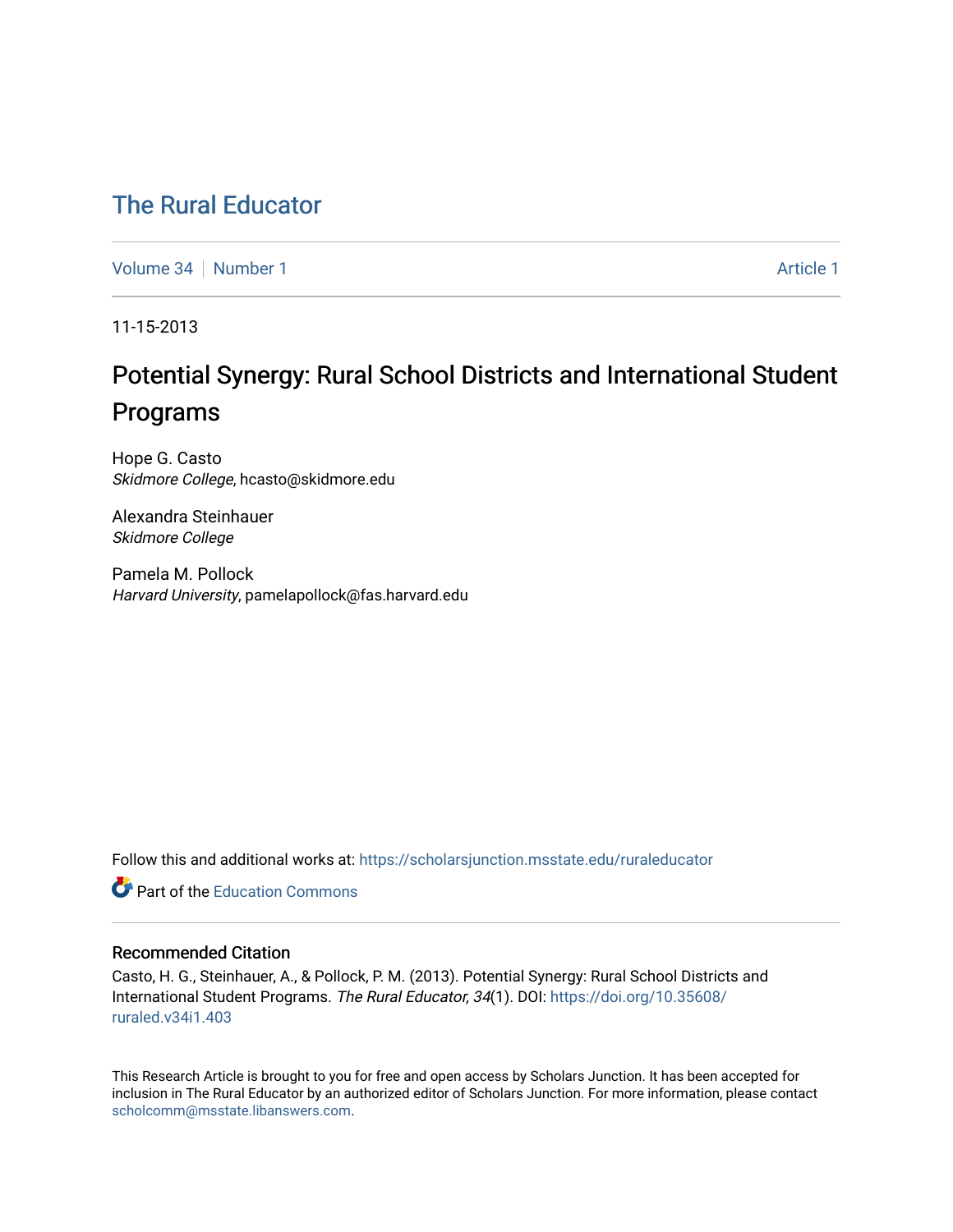## Potential Synergy: Rural School Districts and International Student Programs

Hope G. Casto *Skidmore College*

## Alexandra Steinhauer *Skidmore College*

## Pamela M. Pollock *Harvard University*

*Many rural school districts face declining enrollments. A few districts have taken the unusual path of recruiting international students in order to boost their enrollments. This study examines a community using this strategy and the resulting financial, academic, and social situations for the school, community, and students, both local and international. The program has two goals: to increase both enrollment and diversity in the school. The benefits and challenges are discussed in light of the social and academic spheres of the school experience. The future of the program is considered, especially in connection to community fears of school closure or consolidation. Issues of professional development for teachers and programming for students are described. Recommendations for districts considering an international student program are included. This work contributes to a better understanding of the potential synergy between schools and communities.*

**Key Words:** Rural education; Rural schools; Rural administration; Rural education policy; School community connections; International students.

Picture a small rural school within its community. Did you envision a school deeply connected to its community? While schools in all geographic locations are connected to their communities, in rural areas schools are the center, even the heart of their community (Lyson 2002; Peshkin, 1978; Sher, 1977; Theobald, 1997, 2009). Isolation, declining enrollments, and fiscal stress, paired with increasing pressure for higher levels of student achievement, can leave rural school districts feeling like there are few options to remain viable (Duncombe & Yinger, 2010; Strang, 1987; Strange, 2011; Warner & Lindle, 2009). Nonetheless, a handful of rural districts across the country have found an interesting option: International student programs (Canfield, 2011; Collins, 2001; Winerip, 2011). Reasons why such programs are established differ among the communities as to whether they are initiated to meet fiscal, cultural, or academic needs.

This study examines a community using this strategy and the resulting financial, academic, and social situations for the school, community, and students, both local and international. This work contributes to a better understanding of the potential synergy between schools and communities. This study is centered on the following research questions:

1. Who was involved in the decision-making and implementation process of the international student program in Lakeside?

- 2. What were the motivating forces and what were the goals of the program?
- 3. What have been the effects and results (expected and unexpected) on the financial, academic, and cultural experiences of the school, community, and students (local and international)?

#### **Literature Review**

The relevant educational research to this project comes from two bodies of literature. First, we briefly review the state of rural schools in light of declining enrollments and the historical and current school and district consolidation efforts. Second, we review the literature on international students in higher education due to the lack of research on international student programs in secondary schools. This literature is relevant to the current study due to the similarity of stated goals behind the recruitment of international students to educational institutions in the United States.

#### **Declining Enrollment and Consolidation in Rural Areas**

Over the course of the 20th century and continuing into the 21st century, many small and especially rural schools and school districts have faced decisions about closure and consolidation (Bard, Gardener, & Wieland, 2006; Theobald &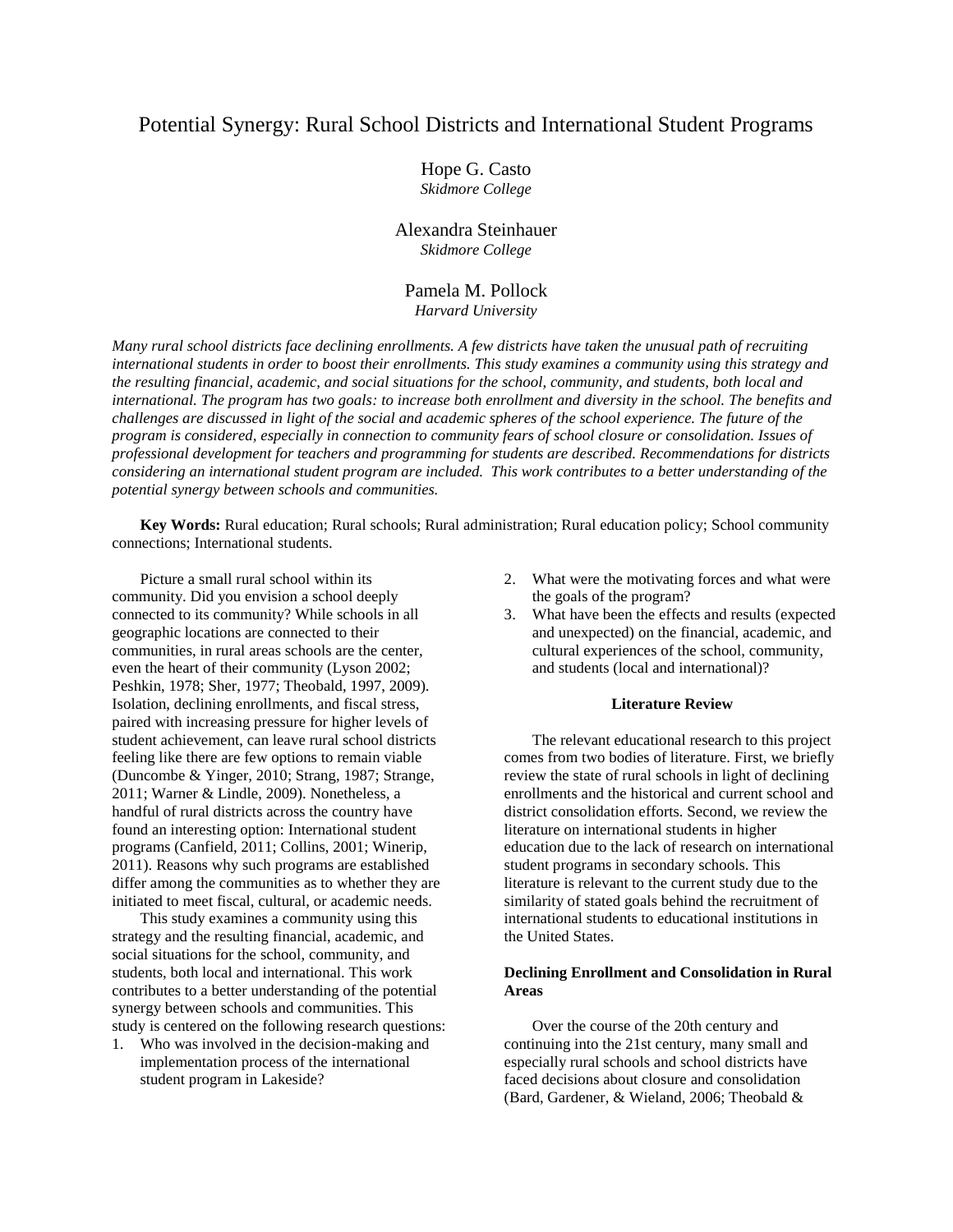Rochon, 2006; Tyack, 1974; Warner & Lindle, 2009). Many decisions to close and consolidate schools have rested in financial arguments concerned with economies of scale thought to be found in districts and schools serving greater numbers of students (Andrews, Duncombe, & Yinger, 2002; Howley, Johnson, & Petrie, 2011). Other arguments have focused on the necessity of a particular size of school in order to offer the broad range of educational opportunities children deserve, for example Conant's mid- $20<sup>th</sup>$  century pronouncement that schools should have classes with no fewer than 100 children per grade (Howley, Johnson, & Petrie, 2011; Theobald & Curtiss, 2000). Regardless of the arguments used, for a community the loss of a school can be socially and economically troublesome (Lyson, 2002). In particular, Lyson finds that in the smallest communities with schools (population fewer than 500) property values are higher, fewer families are on public assistance, and a greater percentage of people work within their village and therefore have reduced commute times, than in the smallest communities without schools. Decisions about closure and consolidation have not faded into history, with contemporary small schools and districts continuing to consider these paths due to fiscal constraints, as well as legislated incentives and even state mandates of minimum district size (e.g., Maine). In light of historical and current pressures that may result in the loss of schools for small communities, it is necessary to reconsider the role of a school in its community and the ways that schools and communities can work together for mutual benefit.

#### **International Students and the U.S. Educational System**

As mentioned in the introduction, the stated rationale behind bringing international students into failing rural schools may be to meet fiscal, academic or cultural needs. While little research on this phenomenon exists at the secondary school level because there are so few international student programs, work in higher education, a surprisingly comparable situation, can help shed light on this issue. Colleges and universities recruit international undergraduate and graduate students for similar reasons. The higher education literature on international students focuses on their role to bring money to educational institutions and fill positions as teaching and research assistants, as well as the perceived benefit of diversity that international students contribute to schools.

We know from higher education news that in terms of finances, at the undergraduate level more colleges and universities are enrolling more and more international students, and even paying agents to recruit these students (Redden, 2010; Reisberg, 2012). Reisberg (2012) argues that this may be a simply a revenue issue; universities are making money on these students, and they are paying for external agents rather than devoting funds to services for international students on campus. At the graduate level, many departments and programs would be unable to sustain themselves without international students. Universities depend on these students to fill important teaching and research positions, especially as the number of American doctoral students declines (Committee on Science Engineering and Public Policy, 2005; Ehrenberg, 1992). Particularly in the hard sciences and engineering, international students are responsible for many of the successes and innovations in the departments. As a report from the Committee on Science, Engineering and Public Policy (COSEPUP) (2005) highlights, "if the flow of these students and scholars were sharply reduced, research and academic work would suffer" (p. 5).

With regard to diversity issues, universities often boast about their global communities and statistics that show how many international students they have. Despite the numbers, the stereotype of the lonely international student is nothing new (Andrade, 2006- 2007). It is clear that meaningful interaction does not always occur, as reported in a recent article in *The Chronicle of Higher Education* (Fisher, 2012). In the study, one in three international students reported having no American friends. Another recent article reports on the tensions between American and international students and discrimination against international students (Redden, 2012). The separateness that is reported here has been observed anecdotally at institutions across the country.

The same argument is present in the literature. Zhao, Kuh and Carini (2005) state "a campus cannot simply recruit a critical mass of international students; it must also intentionally arrange its resources so that international and American students benefit in desired ways from one another's presence" (p. 225). Similarly, Galloway and Jenkins (2005) conclude with a quote from Pfaffenroth (1997): "If Americans wish to maintain a global presence and global influence, it is time our institutions of higher education think seriously and systematically about what they want to do with their international students" (p. 186). In conjunction with the recruitment of international students comes the question of what educational institutions can and should do to develop an inclusive atmosphere for domestic and international students and staff.

Such concerns extend to the idea of how students and educational staff interact with international students. As Arthur (2004) states, "It is highly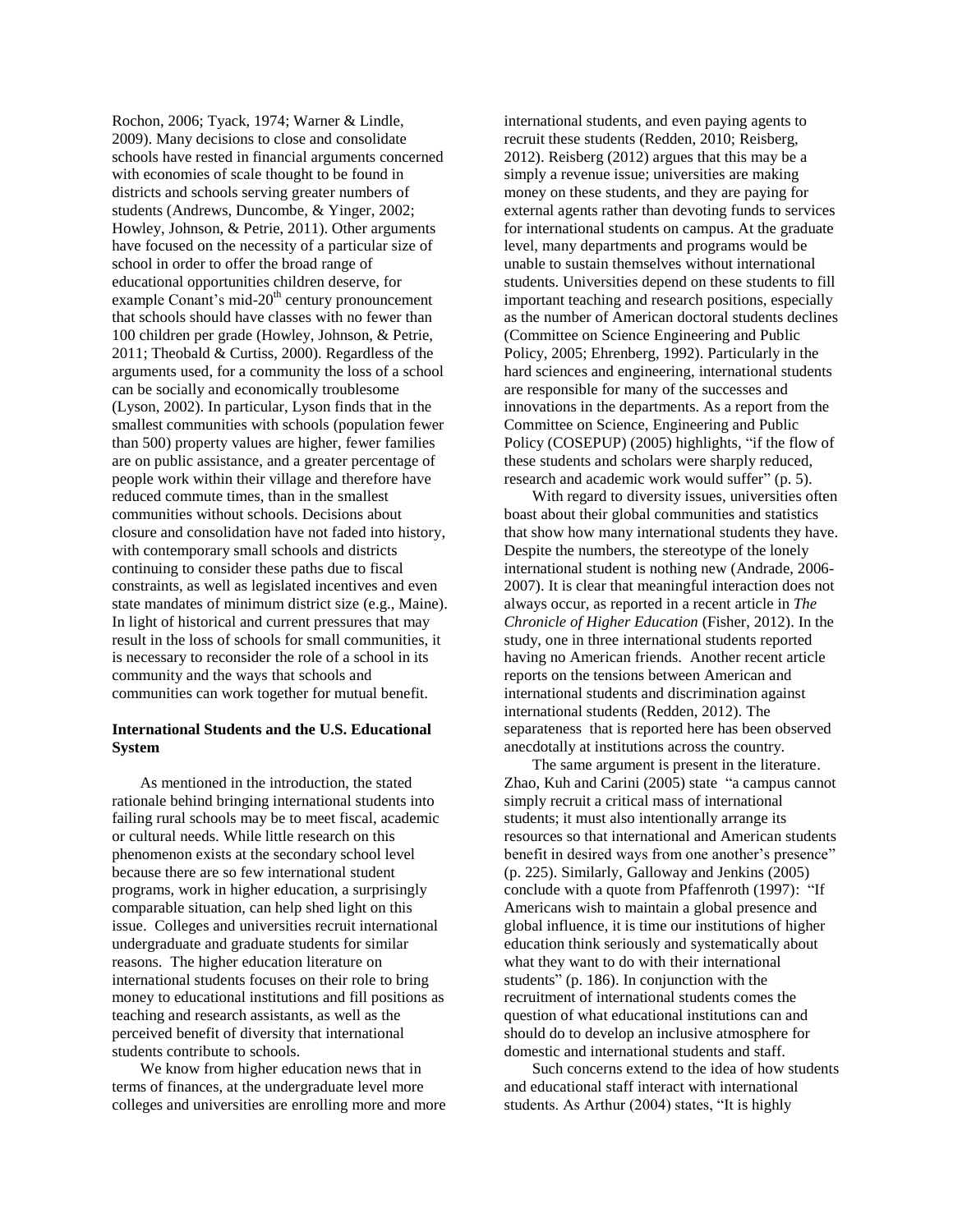presumptuous to expect faculty, staff and other students to effectively interact with international students without adequate resources and training" (p. 6). Reports of discrimination and concern about how to handle international students reflect a persistent problem; despite the awareness that meaningful and productive interaction among international and domestic students, faculty, and staff can be challenging, universities struggle to create programming to address these concerns (e.g., Fisher, 2012; Redden, 2012). At the same time, these perspectives on international students indicate a tone of using or dealing with international students, for financial, employment or diversity gains, rather than thinking about how best to serve them as students. This research on higher education is applicable to secondary schools where attention has turned to the recruitment of international students for enrollment (financial) and cultural (diversity) purposes, beyond the scope of more traditional international exchange programs.

#### **Data and Methods**

This research was conducted using a mixed methods case study approach of a purposively selected (Patton, 2002) K-12 district, Lakeside School District. Lakeside is a pseudonym assigned to ensure the confidentiality of the district in this case study. This study was conducted as part of a facultystudent summer research project. We worked together through an independent study class in the spring to design the study and in the summer we collected and analyzed the data.

We conducted interviews (n=14) and administered surveys (n=2). All interviews were semi-structured based on interview guides specific to the respondent's position, for example as a student or teacher. All administrators and all teachers working with high school students were included in the sample, and an open call went out to parents via letter inviting them and their students to be interviewed. We interviewed local students  $(n=2)$ , an international student  $(n=1)$ , teachers  $(n=4)$ , staff and administration (n=4), a school board member (n=1), and parents (n=2). Interview questions asked respondents to report on the history, goals, effects, challenges and future of the international program. Interviews lasted between 15 and 60 minutes, and were digitally recorded, transcribed, and analyzed. Data analysis of the interview transcripts was conducted using the qualitative data analysis software, Atlas.ti. We analyzed the interview data using both pre-existing and emergent codes. The codes related to the international program as a response to potential consolidation as well as to the

goals, effects, reactions, and challenges of the program as a whole. This analysis helped answer our research questions regarding this program initiated as a creative response to declining enrollment and the consequences of implementing such a program.

Quantitative data were collected using surveys administered to international students (n=6), local students  $(n=18)$ , and teachers  $(n=18)$ . Surveys were provided to students during study hall in the library. All high school students attending school on the day of our visit had access to the survey, though not all students elected to complete the survey. All teachers present at a staff meeting were issued a survey and given time to complete it. Each survey consisted of thirteen to fifteen questions that respondents answered using a Likert-scale from one to five, with one being disagree and five agree. In addition, three short-answer questions were included on the survey asking the respondent to further explain any of their answers on the questionnaire, as well as to list the most beneficial aspect and the most problematic aspect of the international program.

#### **Context**

Lakeside School District is located in a rural (population fewer than 1,000) and isolated community with a very small school-aged population. As we drove through on the main road, we saw one restaurant, one gas pump, the post office, a community beach, a fitness trail through the woods, and the school.

The entirety of the district (pre-K-12) is housed in one building with a pre-K-12 school enrollment of fewer than 100 students and fewer than twenty teachers. Not only is this one location the center of the district but also it is often described as the center of the community. Nearly everyone we spoke with shared this sentiment. One teacher described the school as defining the community: *The community is really centered around the school with all the activities and this is what brings people together here.* When asked to describe the community, most participants used the word, "family" in their response, for example, *it's like a big family pretty much. Everybody knows each other. You'll be driving down the road and everybody we'll be waving at you in the car so everybody knows who you are. It's great* (Student). In an effort to emphasize the communal nature of Lakeside, one teacher went as far as to say in jest that the community is a *socialist republic*. Very similar responses were shared when we asked the participants to describe the school. Besides being the social hub, the school is also the largest employer in the town.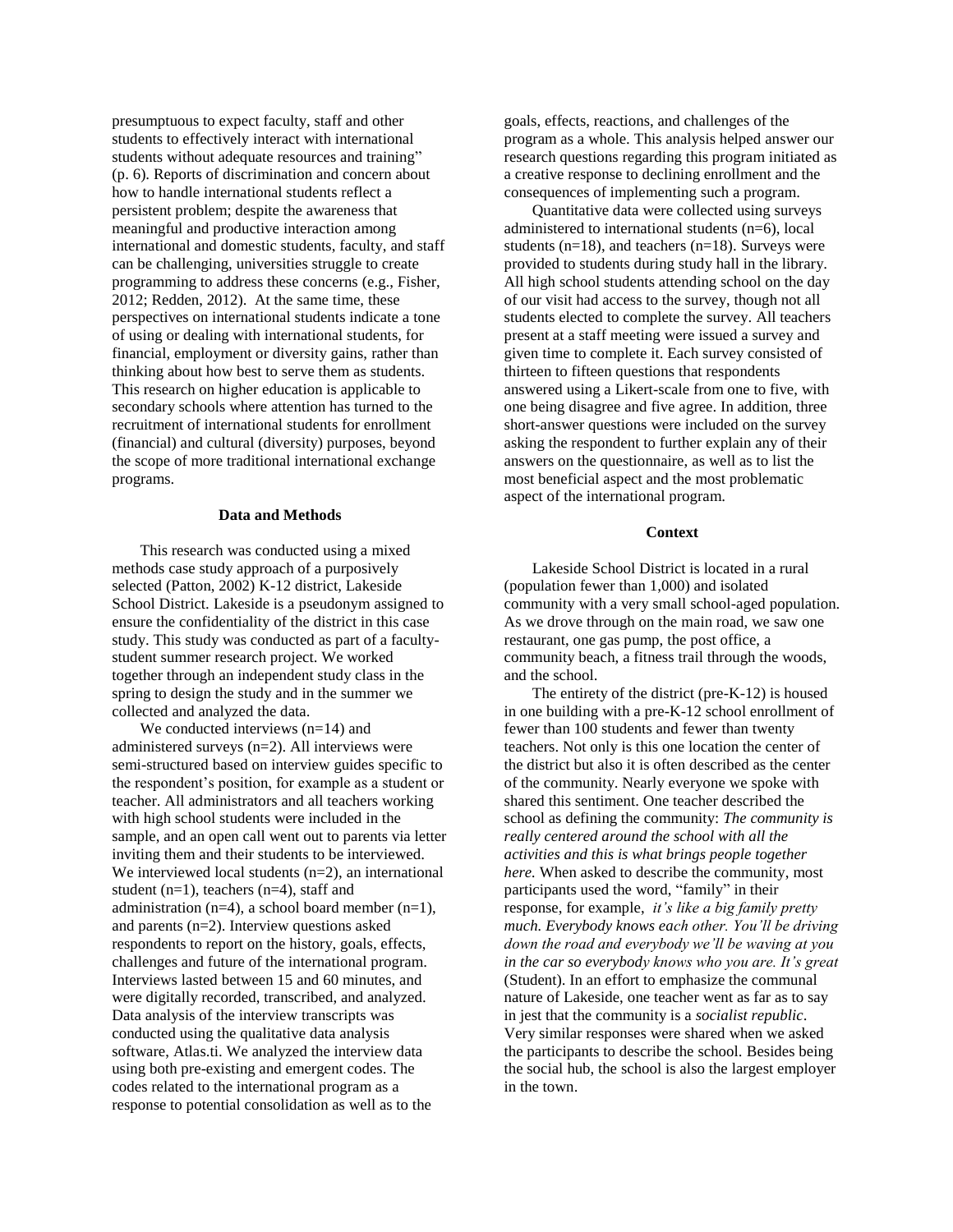Less than a decade ago the district found itself with an extremely small K-12 enrollment and, with a new superintendent, came the idea of bringing international students to the high school. The school has worked with multiple agencies to recruit  $9^{th}$ -  $12^{th}$ grade students from around the world. To the present day, the program has included fewer than ten students per year but each year has brought additional international students to the school. The international students pay tuition to the school, which has been maintained at a relatively low rate compared to private school tuitions in the U.S. The school district has calculated per pupil expenditures limited to teacher and staff salaries, instructional materials, extracurricular expenses, and food. The tuition rate for international students is a total of this per pupil expense and a stipend for the host families. The international students live in homes throughout the community. International students have lived with families who have children of their own in the school, other community members without schoolage children, as well as school staff. The host families receive funds to support food and transportation costs of the international students. The community as a whole seems eager to house the international students, as they believe without this program their school may be closed. However, as the program continues and expands it has become increasingly challenging to find host families because of the small local population.

The international students, restricted by their visas, stay for only one year. Students come on either F-1 or J-1 visas. In the first years of the program, students generally came to  ${}^{1}$ Lakeside holding F-1 visas - visas that are specifically geared towards cultural exchange. The students coming to the U.S. holding such visas come for the cultural immersion experience, not necessarily for an academic purpose. Without the academic drive it was difficult to keep these students motivated so Lakeside began accepting students holding J-1 visas, which are designed for an educational experience (The basics on U.S. visas, 2009). However, regardless if international students hold the F-1 or J-1 visa, they can only stay at a public school like Lakeside for one year.

The community has a large seasonal population with many of the houses being second homes. This, along with a unique revenue source from the state, makes Lakeside more financially stable than surrounding districts, especially in light of recent

 $\overline{\phantom{a}}$ 

fiscal challenges in most regions. (Please note we have chosen to allude to this unique financial situation of Lakeside because it creates an unusual context for a small rural district; however, we cannot further explain the revenue source without the risk of exposing the identity of the district.) This additional funding source allows the school to provide unique experiences for the students. For example, every year the students take a trek funded by the school, and the destination alternates year to year between a city and a remote wilderness location. These trips exemplify how the school is committed to providing the students diverse experiences in communities different than their own, which is parallel to a goal of the international program.

#### **Findings**

The findings of our study are presented in this section under several headings. We begin by responding to our research questions by illustrating the goals of the program, as described by our respondents. Additionally, we describe the effects of the program on the school, including both the benefits and obstacles that the international student program brings to the classrooms, as well as to the students' social lives. Next, we describe the hopes and concerns about the future of the program. This section details the local sense of the inevitability of growth, which is countered by a strong belief that the international student population should never outnumber the local student enrollment. With the small numbers of local students, this is very real possibility as the program grows. Following these three sections, we address several themes that emerged in our work beyond our research questions. We describe the strong fear of closure and consolidation that we heard about from administrators, teachers, parents and students. This fear, we found, in many ways is a motivation for the continuation of the program. We also heard a degree of resentment from students described by adults who had observed examples of resentment from their students. Finally, we comment on the absence of related professional development for teachers in the final part of the findings section.

#### **Goals of the International Student Program**

The goal of the Lakeside international student program is two-fold: to increase the population of the school (directly and indirectly) and to diversify the student body. Rural areas of the United States have less diverse populations than their suburban and urban counterparts with an average of 78% white students in public K-12 schools.

<sup>1</sup> Lakeside is a pseudonym assigned to ensure the confidentiality of the district in this case study.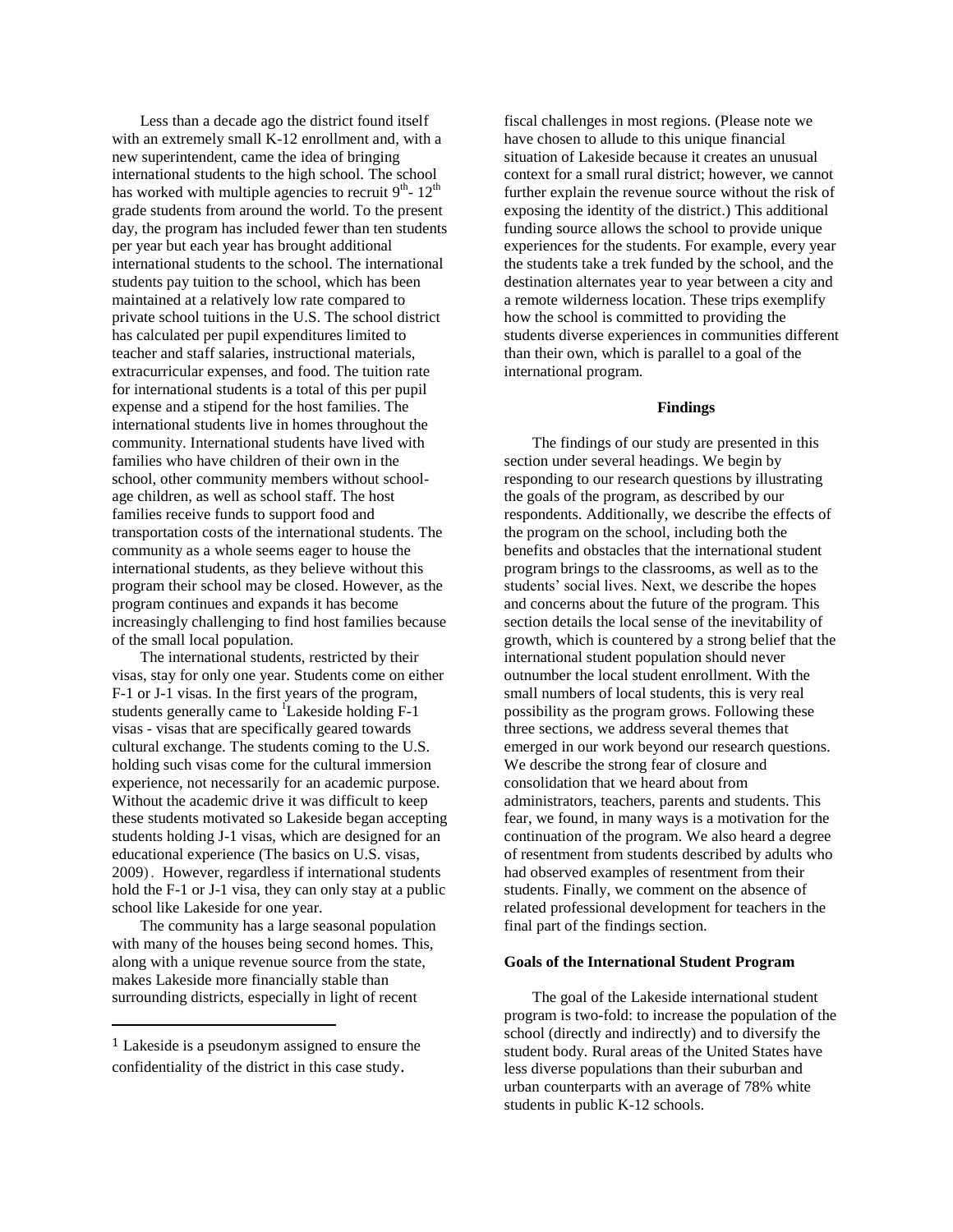(http://nces.ed.gov/pubs2007/ruraled/chapter1\_3.asp) This percentage grows as isolation and distance from centers of population increase with 74% white students in rural fringe and 83% in distant rural areas. Rural communities vary broadly with many having extremely fast growing minority populations, due in part to an influx of workers for farms and industry. Nonetheless, on average isolated rural communities are not as diverse as other regions, and classrooms lacking diversity may affect students in a variety of ways. The descriptions of the origins of the program stem from a motivation to increase the enrollment of the school, as well as to expose the student body to cultures they would not otherwise have access to in their home community. As mentioned previously, the treks each year are another way that the administration and teachers strive to expose the students to new experiences. The marriage of these two goals (enrollment and diversity) is a significant part of the reason the program draws the support of the administration, teachers, students, parents, and community members.

Most respondents mentioned each of these goals but many struggled to name one as the primary goal. For example a student said: *I am not really sure what the actual goal is…it is to keep the school from being shut down.* A staff member shared: *number one to help with our declining numbers*. A teacher avoided naming a single goal for the program by listing a series of potential goals from her perspective: *I don't know if the one goal is to increase enrollment and to keep the school open….[Or] if the one goal is to create such a unique* small little school that nobody would shut it down. And another teacher said simply: *The real goal of the program is to increase enrollment.* The fear of school closure and consolidation are evident in these passages, but importantly, each respondent followed these comments with additional descriptions of the program as a way to increase the diversity of experiences, socially and academically.

Students noted that the goal of the international student program is to expose them to other cultures. According to one the goal is to *teach each culture about the different cultures.* And another noted: *I think [the program] makes the local students, since [the school] is so small, makes [the students] have more variety and have people to talk to. And to be more open-minded to the world because [we're] so isolated*. A staff member echoed these ideas of cultural exchange and exposure as the second main goal of the program: *Number two, to help with diversity so that our kids, so when they get out into college or wherever they're going, don't come across a student for the first time that speaks a different language and they don't know how to relate to them*.

And a Board of Education member added that the community also benefits from the diversity: *There is essentially no diversity in this town at all. It would be good for our students. It would be good for the community to have different people from different walks of life and different countries visiting us and living with us*. The students and the community feel the benefits of increasing the enrollment and bringing students from different cultures to the school.

We note that academic achievement was never mentioned as a goal of the program, although teachers and staff mentioned it as an unintended consequence. For example, a teacher mentioned that the diversity the program brings affects the educational goals of the school: *I think we enjoy the cultural exchange. We like it a lot. So I guess that adds to the enrichment, to the whole educational process here*. A member of the Board of Education emphasized the academic benefit as well: *I mentioned the cultural diversity but also, getting our own students in town here to strive and move forward academically in their own classrooms. Most of them from grades pre-K all the way through, they were the same students every year and some of them were not being motivated and we thought by bringing these other students in we could help motivate our own students and help to strive academically*. Although academic enrichment is not mentioned as a primary goal of the international student program at Lakeside, it appears to be noted as an effect by some respondents.

#### **Effects of the International Program on the School: Benefits and Challenges**

The effects of this program range widely from social to academic benefits and from enrollment increases to staffing and classroom challenges. The social benefits of this program stem from the cultural exchange it allows, as well as from the increased enrollment in a small school where students are used to having the same students in their classes from pre-K to  $12<sup>th</sup>$  grade. A staff member described the social benefits: *It gives more kids more social opportunities…They have to step out of the box and say, 'Oh, ok, this is how I need to relate to this person to be able to be their friend*.' The program has also created a dating scene among the students who often have reported feeling too much like brothers and sisters to want to date one another by the time they are in high school. One staff member explained: [*For] some kids, like the boys who got girlfriends this year, [the program] is awesome*. And for one student in particular who will be traveling to his girlfriend's home country over the summer, a teacher commented: *For him, he's bloomed. He's going to*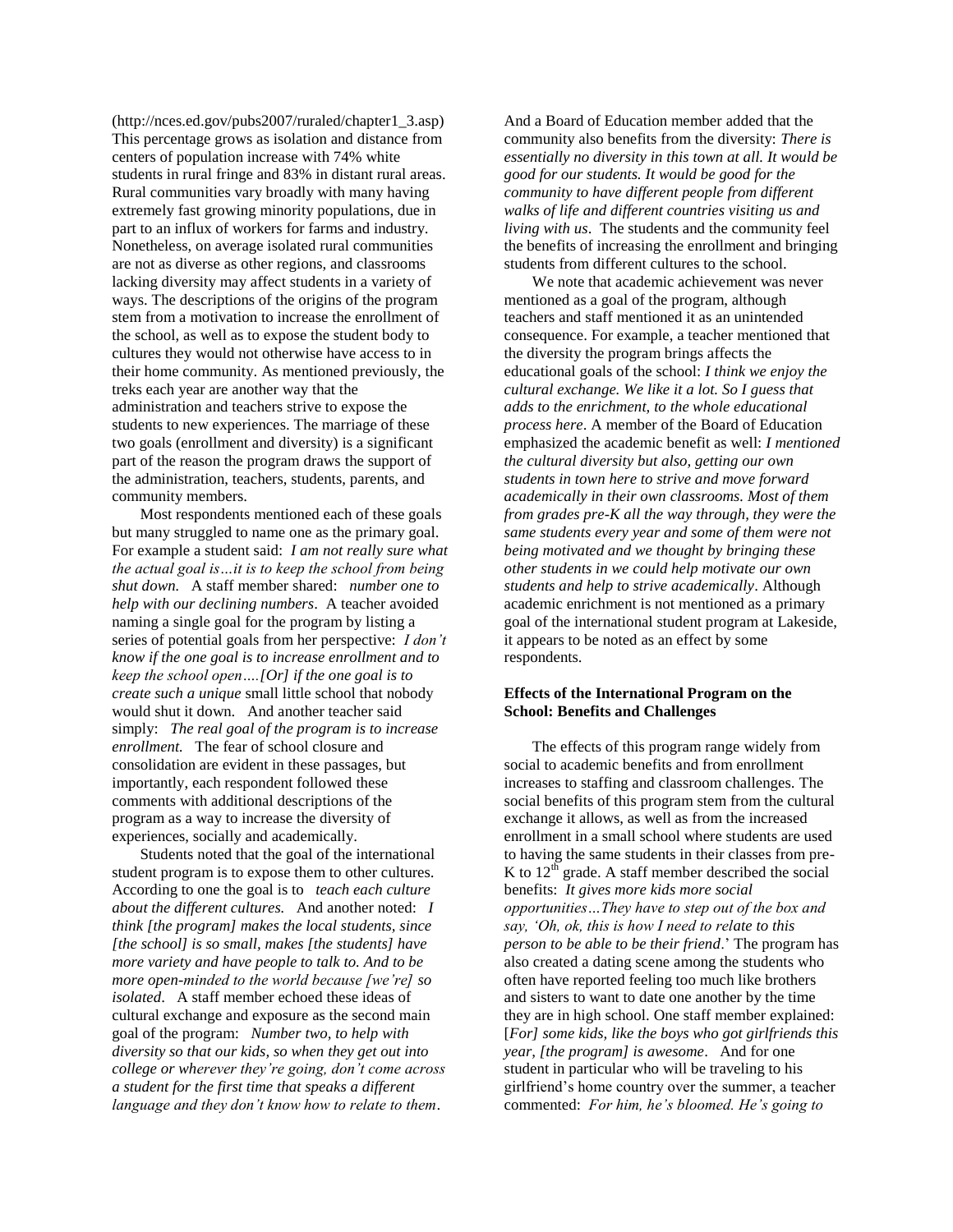*France in a couple of weeks and at the beginning of the year that wasn't anywhere in his view of what he might be doing with his summer, you know, nowhere in the realm of the possible or imagined. It's wonderful in that regard, it's really wonderful, that kind of transformation.* Overall, on the survey local students report being friends with international students (94%) and that the program has improved their view of people from different cultures (78%). Teachers and students noted the social benefits of cultural exchange and challenges of welcoming new students to the school.

There are also academic benefits of the program. Students enjoy what the cultural exchange can bring to the classroom experience. *I think it's really cool, like in social studies class we are talking about different cultures and different countries and stuff and sometimes we're talking about [a place from] where we have a foreign exchange student. It's cool because they can be there and tell us all these things*. Another student reported a similar experience: *For example, in history class and social studies, you have different views on what happened. For examples, if we study the Vietnam War or World War II [we see] the way we study it and the way they study it*. Teachers also see academic benefits to the program. For one teacher the international program has altered his teaching: *I've taught in a more in-depth, more challenging, more demanding [way] and I believe it's really paid off. The kids have really stepped up this year.* 

In addition, teachers and staff report an overall increase in expectations and the academic culture in the school due to the international students, or at least they hope to see this effect on the local students. A staff member noted: *This year we have some brilliant international students, that I don't know, it doesn't seem to really raise the bar for everyone, but I think eventually.* Another staff member echoed this hope that the academic environment will be improved by the presence of other students: *There is also the academic side of it, competitiveness that we don't have at [Lakeside] because when you are in a class of four or five nobody really cares, to be valedictorian or salutatorian, they don't really care. But when you have a little competition and someone is really working hard to get really good grades…I think that's healthy.*

The cultural benefits to the program are numerous and were reported by students, teachers, and parents in the form of stories. For example, a student described a trip to the ice cream parlor with an international friend: *On the way back we hit a turtle with the car, it was fine, but we were talking about it in the hallway this morning and one of the students from Vietnam goes, 'In our country we eat* 

*turtles.' And we just kind of stood there and stared for a second and were like, 'What? Why do you eat turtles'.* This exposure to cultural difference and the realization that things we may find unusual in the U.S. may be normal elsewhere is a powerful education for both the children and adults in Lakeside. A staff member reported shock and a deeper understanding of the role of religion in the students' lives after watching international students practice the fasting associated with Ramadan. These are examples of the cultural exchange made possible by this international student program.

Most teachers and students mentioned the academic challenge of having English-language learners (ELL) in their classroom. For example, a student reported: *In the classroom environment, I don't really feel they add that much. In fact, a lot of the time they slow things down with the language barrier between everybody and the teachers, especially. So a lot of the time they have to explain things slowly or have another student explain something to them, which I think takes away from the class time.* Another teacher told us that she will have to alter her assignments or grading methods due to the ELL students' writing abilities. In survey responses, 39% of students answered agree or strongly agree that international students improve their learning in class and 33% feel that students speaking other languages positively affected their classroom learning. None of the teachers strongly agreed with either statement. Thirty-nine percent of teachers agreed, though not strongly, that international students improve classroom learning and 22% agreed that students speaking other languages positively affect classroom learning. We note that while part-time staff was hired to assist the international students struggling with language, there was no professional development for the high school teachers related to this program.

The community has also been affected by the program. On the survey, 72% of local students and teachers felt that international students positively affect the community as a whole. One student described the impact of having the international students in the community: *I think they add a lot to the community. It really opens people's eyes to other cultures and that America isn't the only country on earth.* A teacher mentioned the welcoming reception the community has offered the international students: *I think the community almost sees these new students as their new children, as well. They are just so welcoming. Everybody wants to meet them*.

An unexpected effect of this program has been an increase in enrollment at Lakeside by students from surrounding districts. A few respondents noted that drawing students away from other districts has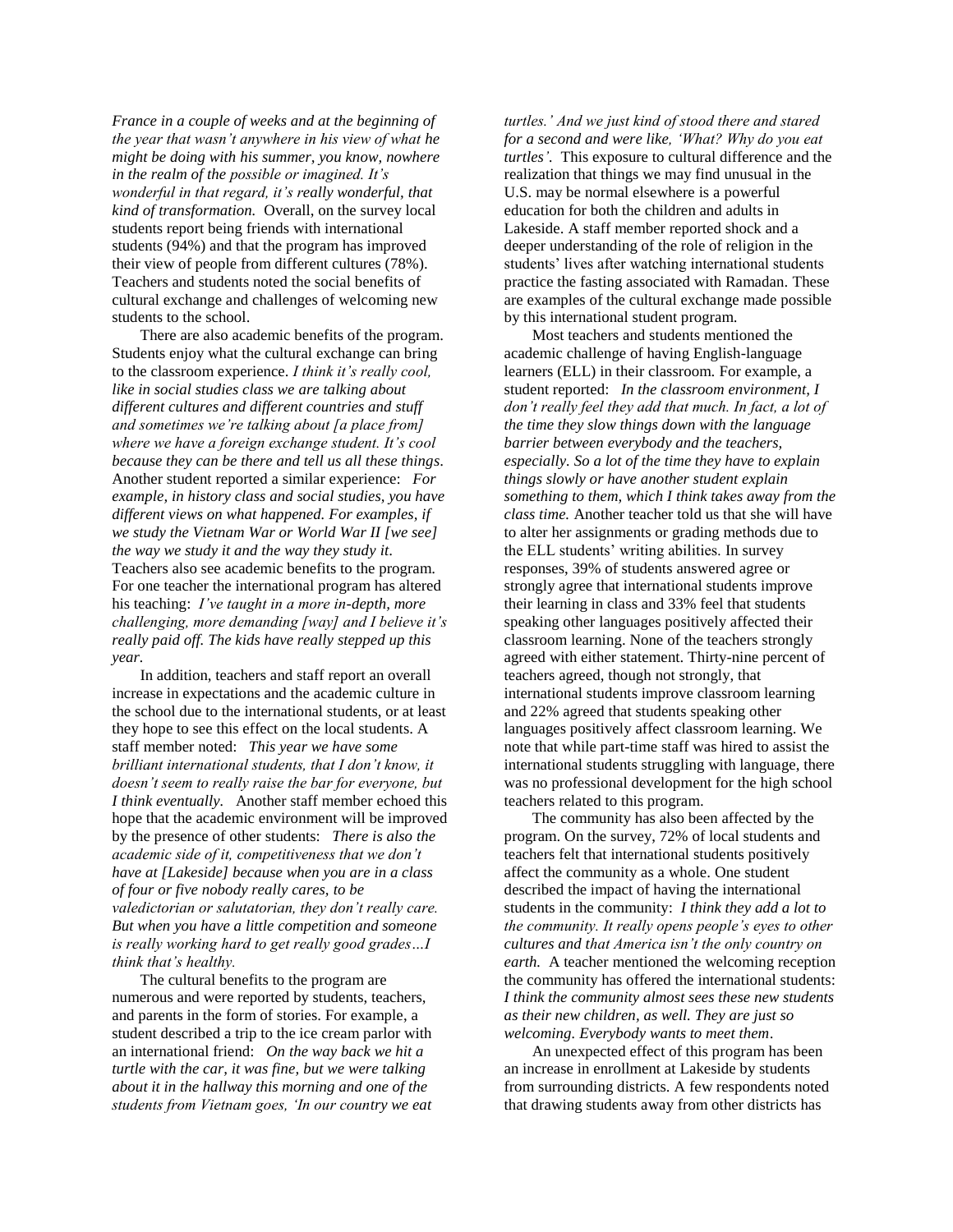left Lakeside as the only district with an increasing enrollment in the area. A teacher noted that while surrounding districts are not entirely happy with the program at Lakeside, they are interested in learning more about it. *Surrounding districts are losing students to Lakeside, so I am not sure how positive they see this. But they certainly see what's happening here. A lot of them have inquired with our superintendent and had him visit their schools*. Another teacher described the appeal that Lakeside has for parents in other districts: *If you're a parent and you're 20, 30 miles away, and you go out of your way to get your kid up here, especially in the wintertime, there's got to be something good happening. Word is getting out, students that aren't doing that well in some of the [surrounding] schools, they're coming here so they don't fall through the cracks, so there aren't those discipline issues*. And one respondent noted the difficult balance between a narrow approach to increase the Lakeside enrollment and the need for a broader approach where multiple communities work together to maintain the viability of the entire region.

#### **Future of the Program in Lakeside**

The future of the program is described in various ways by respondents, with many emphasizing the need for growth and the benefits of diversity. Others tempered their enthusiasm for growth with concerns about challenges in the classroom, potential loss of a family-like atmosphere, and the ramifications of a larger population of international than local students.

Some people predict that a large increase of enrollment will have a huge positive economic and social impact on the town. One staff member explained the potential effects of continuing to expand the enrollment of the school on the progress of the community: *I had this fantasy that [Lakeside] is going to be … this Mecca of a cool little college town maybe we'll have cafes and a store or something. Um, you know I hope. That's kind of like best-case scenario. People like really coming here and having a college mentality and having the [Lakeside] kids really be notched up and, I mean, that would be awesome. And who knows*? Others are nervous about the implications of perhaps diluting the family-feel that is so vital to the identity of Lakeside. When talking about this potential one teacher stated, *How many kids do we have to recruit to avoid the threat [of closure]? The other question is how big we can get before we lose that sense of being close and related. Scary thought that we'd get so big that we wouldn't be that small [Lakeside] any more*. Some community members think that it is too large already, *I think it's a little bit big now, because right now the* 

*international students are about one third of our high school. Which is a lot. There are more international students graduating in the class this year than there are local students. Which I think is a problem*. Based on survey responses only 44% of teachers along with 61% of local students want the program to grow. Despite these numbers, through our interviews, we learned that most of the people who we interviewed expect expansion in the program's future.

Two issues directly related to the potential of expanding the international student program in Lakeside are housing and visas. Currently the international students are housed by local families and while most report having good experiences, there are also challenges as one teacher described: *The only thing that has become a problem is finding homes for the students. We're a very limited community, you know, there are not a lot of homes here. So a lot of the people, like we've hosted three. My family has hosted three students. And you know it's not an easy thing…It's like having a new child, more attention to preparing meals and making sure they get where they need to. That's the difficult [part], the sacrifices you make. Finding families that are willing to make that sacrifice is becoming more and more difficult.* The community struggles to accommodate the current number of international students and with the same families hosting year after year the housing situation is not sustainable and cannot support the expansion of the program. There is a discussion within the school and community about the possibility of building a dormitory. In this vision, the dormitory could be home to approximately fifty students, both international and out-of district students. The dormitory may also be beneficial by creating jobs for community members, as the students would need dormitory parents and security; additionally, a dormitory would increase the food service and janitorial needs of the school. However, some members of the community are nervous about having such a large number of students from outside of Lakeside.

Another aspect that could have a large impact on the program is a potential change in visa regulations. Currently an international student attending a public school in the U.S. can only hold a J-1 or F-1 visa for one year; however, a bill has been introduced to the U.S. Congress to alter that parameter so that international students could stay for longer. A Lakeside teacher saw this as directly related to the international student program: *Looping is the next step. It is hard with the international students being new every year*. By looping, this teacher was referring to the opportunity to teach the same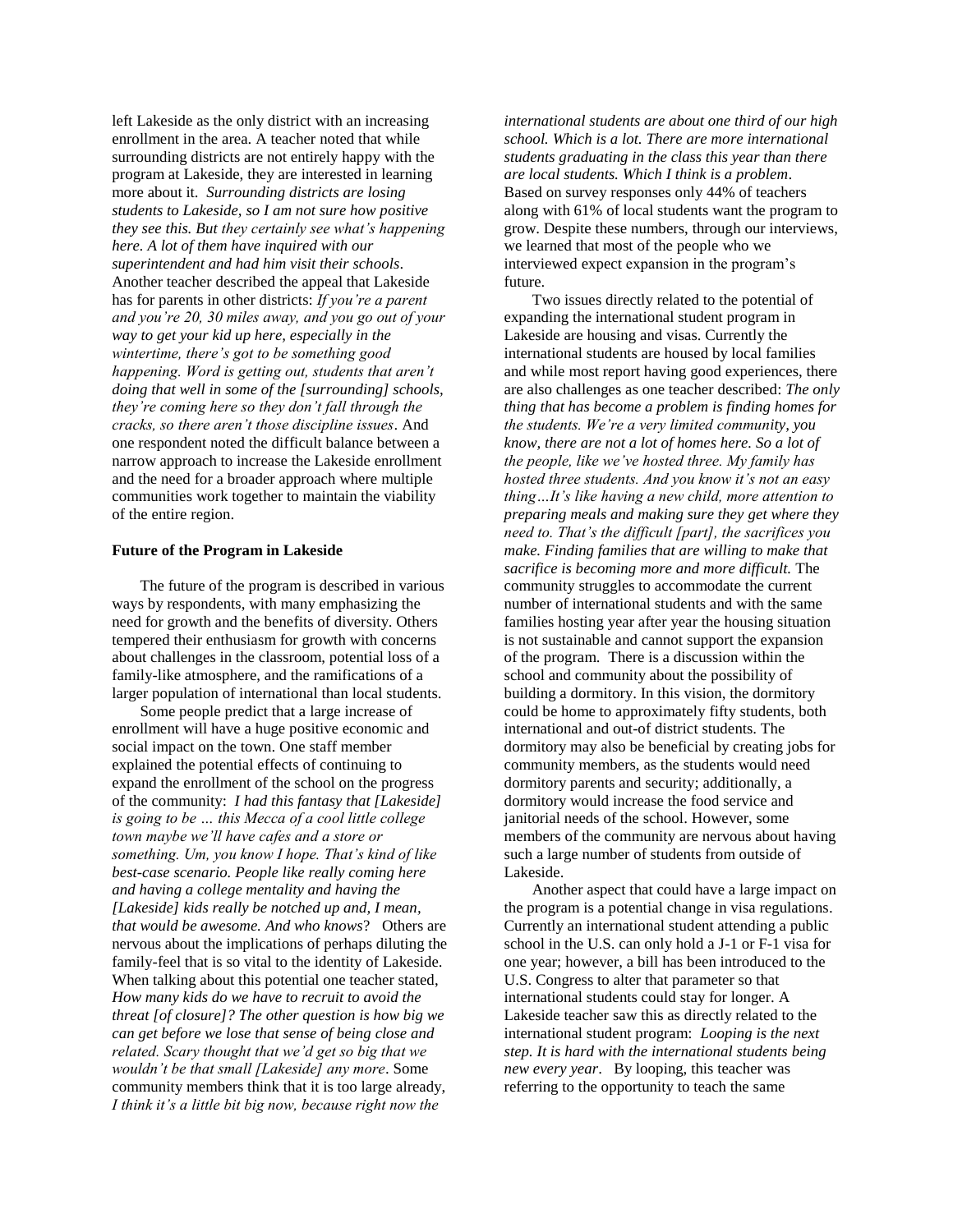students, international students in particular, over multiple years.

Currently, despite only attending for one year, the international students come to Lakeside with the intention of graduating. This is concerning as the local students have been in the pubic high school for four years to earn their degree. A teacher described to us some resentment that the local students have: *They're going to graduate? Walk down the aisle? They've only been here for one year!* 

#### **Fear of Closure and Consolidation**

We found interesting that the perceived threat of closure or consolidation was a motivating force to this program. Staff, teachers, parents, and students each mentioned enrollment as a goal for the program and the need for the program to continue and expand in the future in order to keep the school open and the community viable.

A teacher who is also a local resident succinctly summarized his support of the program: *I'm kind of biased here because this is where I live, this is where I work, and it all kind of depends on enrollment, so you know, I'm 100% in favor [of the international student program].* A parent continued in this vein: *The greater community should be very appreciative [of the program] due to the fact that their kids still have a school to go to.* And a Board of Education member remarked: *If we can keep our international program bring students in, I think we'll prosper by keeping the program going*.

An underlying theme in our conversations and in our own understanding of consolidations in Lakeside's state, leads us to question how likely a consolidation or closure is for the school and community. A consolidation feasibility study was conducted for the area in the last twenty years and since then no closures or consolidations have occurred. The distance between communities, the challenging road conditions, the long and difficult winters, as well as the local communities' allegiance to their schools are a few of the reasons mentioned by our respondents as to why the school has not had to close. Nonetheless, we observe a sense of devotion to the international student program that comes from a strong feeling of need and reliance on the program to maintain the viability of the school, and in turn the community. This reliance on this program could serve to silence discussion of the challenges faced by teachers and students. Although we did not currently see a struggling or ineffective program, we have a concern with the potential complacency that could develop allowing even an ineffective program to continue as long as it continued to increase the enrollment.

#### **Resentment**

Along with the social benefits of the cultural exchange, Lakeside also experienced some social challenges. Firstly, there have been difficulties when more than two students from the same country attend Lakeside simultaneously. One staff member noted that, *this year it's been weird because we've had three Russian students and three French students and you know they've kind of clumped together and they haven't really been forced to make other friends*. One student explained to us *some of the groups of international students just stick to themselves and don't necessarily socialize with anybody. They're very closed.* The student balanced this statement by also saying, *some students make friends with everyone right away, which is very nice.* As seen in recent reports in higher education contexts, tensions around issues of making friends and interacting across groups are commonplace.

Other social challenges arise when local students are resentful of the international student program. The community believes the program is necessary for the survival of the school, and consequently the town as a whole, and so there is a lot of importance placed on the international students. One student complained: *No, I'm not saying that the international students are like more important… but, nobody ever talks about us. So we're just kind of here, like hosts, I guess. Like to make them feel welcome.* And one parent told us, *they have really been told that these other kids are really, really important. And they are here to save our poor unworthy group of kids.* This serious concern is not shared by all parents and students, but worth noting. The administration noted that they have learned how to shape events like a fall potluck dinner that was once a celebration of the international students and is now a welcome back event for all students and families. The attention that they initially placed on the international students was better received when it was a shared event for all the students, including those from the community, surrounding communities, and other countries.

Due to this unique program, a lot of newspaper reporters have come to visit the school and to study the international students. This has left the local students feeling like second-class citizens in their own town. One staff member told us, in response to all the school visitors, *some kids I heard them say, 'it's like being in a zoo, we are on display' and then most of the time they just talk to the international kids anyway and don't talk to the kids who are here, who live here.* Some staff members predict this resentment will be short-lived. They envision that when the younger students, who grow up in the district and are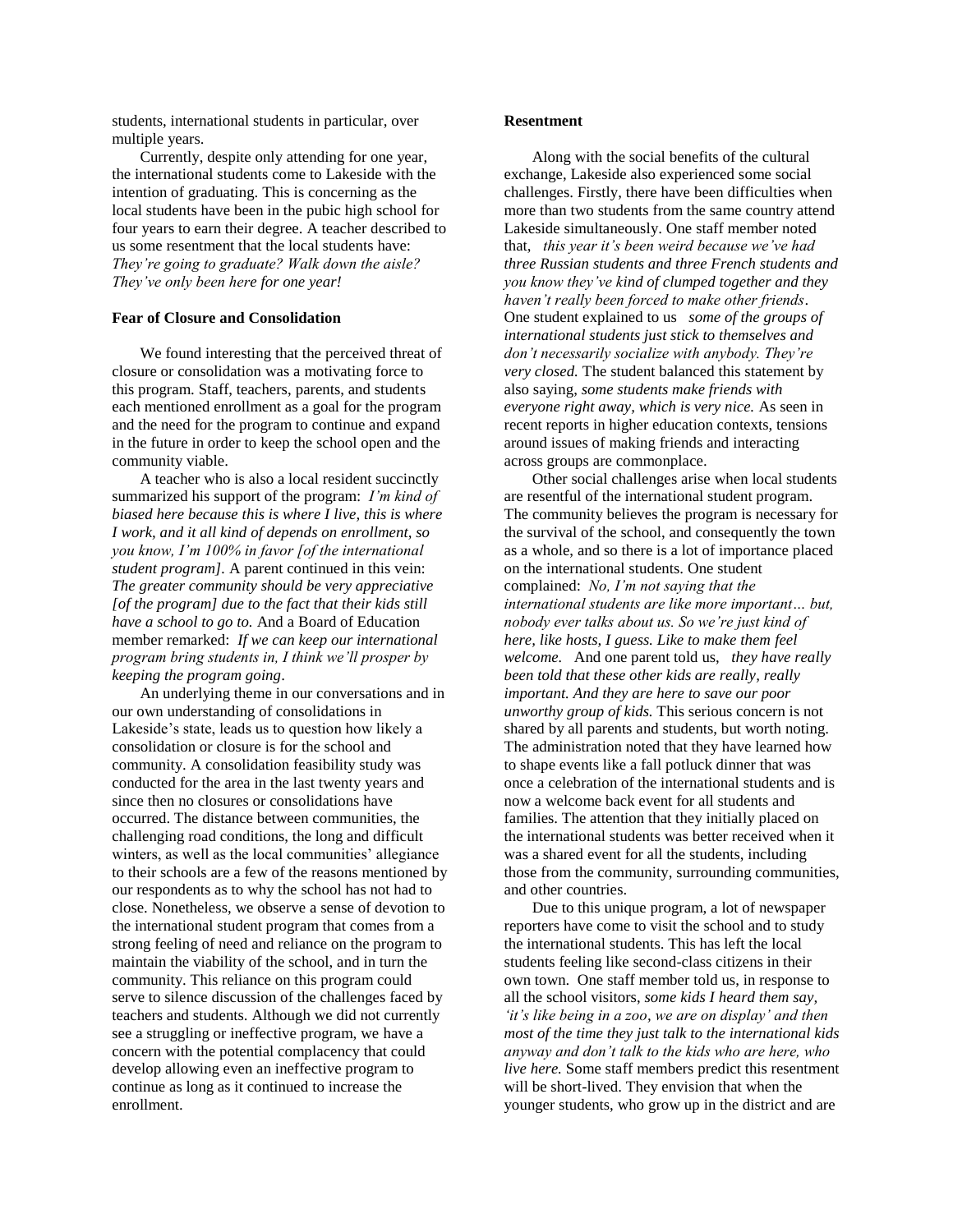always used to having international students in the school, become high school students they will see the program and its effects as the norm and will not have feelings of resentment.

#### **Programming and Professional Development**

The international program at Lakeside is supported by the current teachers and staff, but we note that there have been few changes in the school structure and practices based on the program, including limited hiring of staff associated with the program, professional development for teachers, and programming for students. Teachers reported few professional development opportunities related to working with international and cultural diverse students. A staff member said in regard to professional development: *[There] does not really appear to be much support in that area*. When asked about professional development one teacher reported: *Nothing specific. We have hired a few staff members that do English as a Second Language and to deal with any problems that we encounter in the classroom.* Another teacher after having described the need for programming for the students responded to a question about professional development with these words: *I don't think so but that's an interesting question. It never even occurred to me that as staff we could benefit from professional development, even if it's not necessary language related, but how to broker with the divides that tend to happen in a situation like this. How do we broker with those, and how do we grow ourselves?* As mentioned in the literature review, higher education administrators also grapple with these issues.

We were told that one or two years of the program included a diversity course for students, but currently there is no programming for students, international or local, to consciously or academically approach issues of cultural difference or other aspects of diversity. One staff member hesitated when asked about programming for students by wondering why it would be necessary when they *have the real thing*, meaning the presence of students different from the local students. In regard to programming of the students, a teacher stated: *I think that's the greatest difficulty and the thing we've neglected…I don't think we've figured out how to structure within this program opportunities for intentional learning about one another.* A description of a social scene begs some awareness of cultural differences for one teacher: *I walk in the library and I see the Asian kids and the Middle Eastern kids sitting over here, quiet, studying, studious, and the European descended and the European kids sitting here chatting and connecting and I say 'ugh'…At some level, yes, kids* 

*are going to fall where their comfort zone is. But as educators and as people who are pursuing this unique educational model, I feel that we have a challenge and a responsibility.* The power of cultural experiences for students and teachers alike may be magnified through intentional educational practices such as professional development for teachers and programming for students. Such issues reflect what has been reported in the literature on international students in higher education; tensions exist, and thoughtful and deliberate programming would be useful.

#### **Recommendations for Other Communities**

There were a number of areas that the respondents in Lakeside mentioned when asked what they could recommend to other communities considering an international student program. Most often they spoke about the ratio of local students to international students, the language ability of the international students, the housing for international students, and the support of the community for the program.

In regard to the number of students, very few respondents would give a precise number or percentage of the student body that the international student would ideally comprise. Many teachers and staff felt the current ratio is good (approximately 1 international student to 3 local students) and allowed for cultural exchange but did not make the local students feel out numbered in their own school. In addition, the classrooms currently are set up for very small classes and the teachers' loads include  $7-12<sup>th</sup>$ grade teaching assignments. With additional students, local or international, the classroom layouts and teaching assignments would have to change. Finally, the small size leads to descriptions of the school as a family and to comments about the safety of a place where students do not fall through the cracks. It is a tough balance to strike between the small size that allows these strengths with a growth rate through international and out-of-district recruitment that maintains the viability of the school.

Teachers, staff, and administration strongly emphasize the importance of considering international students' language abilities in connection with the development and implementation of an international student program. The success of the program is dependent on their language abilities to allow for positive social and academic experiences. Lakeside found greater success in this area when it welcomed students with J-1 instead of F-1 visas. In addition, the program administrators found it necessary to work only with agencies that would share English language ability test scores or that had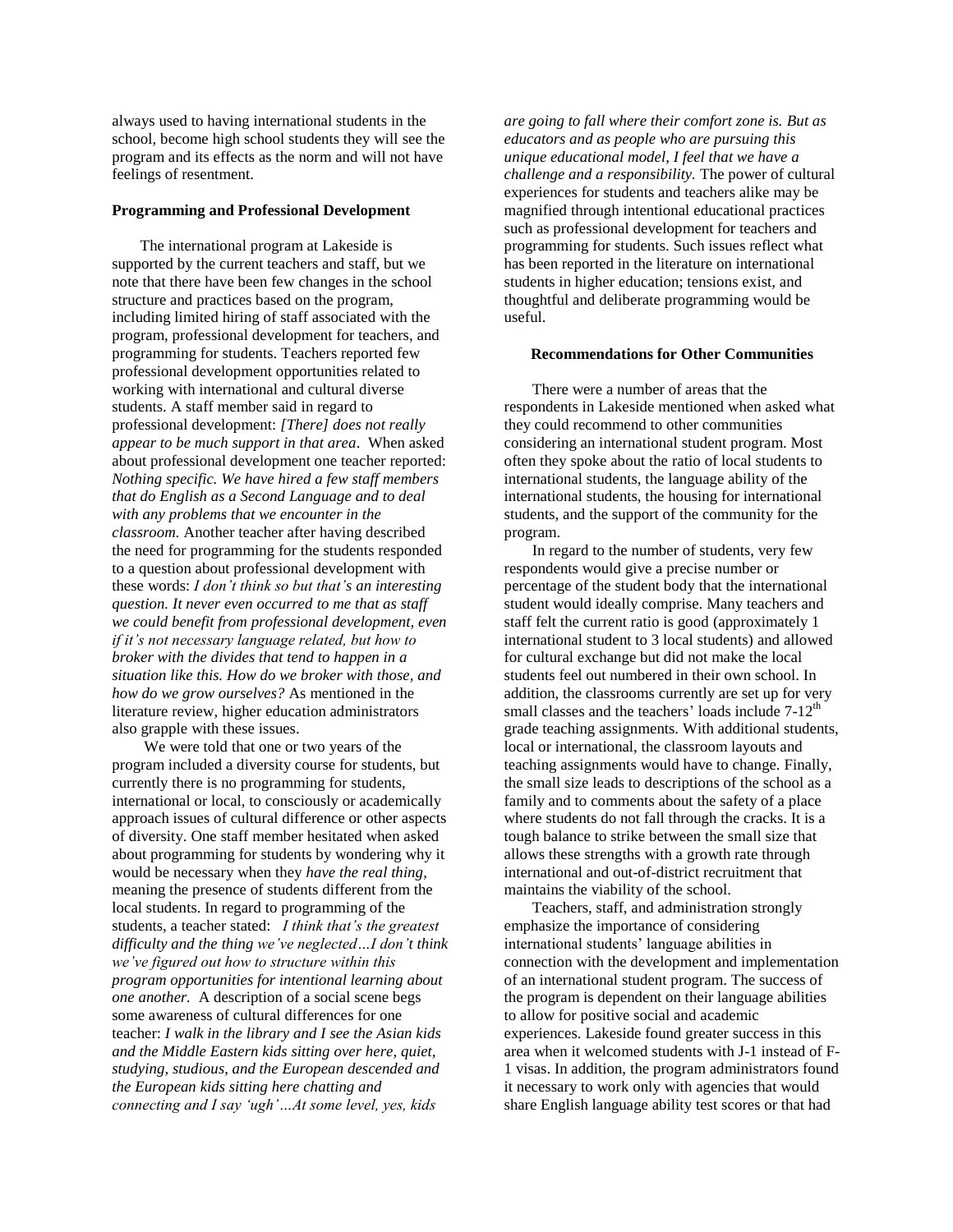strict score minimums to guarantee Lakeside would enroll students with the necessary English fluency to allow for social and academic success. Finally, students, teachers, and staff reported positive experiences with fewer students from each individual country. There are fewer opportunities for students to speak their home languages if there are fewer students from the same country and the emphasis on communication in English seems to improve classroom and social experiences for both local and international students.

The housing and community support are connected because the program cannot exist without broad local support and the international students cannot find homes unless local families are willing to open their doors. As an administrator noted, *You'll never grow a school through the methods we have without community approval.* This community approval has grown through the implementation of events that bring the school and the community together with an emphasis on all the children, not just those who hail from various countries around the world.

#### **Conclusion**

This study of Lakeside provides a window through which to view the implementation of an international student program in a public high school setting. It is evident that there are a range of benefits and challenges associated with the program for the school and community. The benefits include increased social opportunities for students who otherwise progress through school with a very small peer group. In addition, the exposure to different cultural backgrounds benefits both international and domestic students. This increased cultural awareness occurs in both social and academic settings. Students and teachers alike commented on the benefit of international student perspectives in history classes, for example. In addition, students and teachers spoke about the social challenges associated with international students who befriended one another

more than the domestic students, especially in cases where multiple international students shared a home country. Academic challenges described by teachers, students, and staff are related to the English language ability of the international students. This range of benefits may be enhanced and the challenges minimized by a number of suggestions described by the participants. Screening of international students' language abilities could alleviate the English language challenges in classrooms. In addition, professional development for teachers and focused academic or social programming for students may improve the social and cultural interactions. In regard to the community, the program appears to ease the fears of school closure and consolidation that are prevalent among community members. The future of the program is often framed from this perspective of a strong belief that the community's well being is dependent on the school's presence.

The dual goals of the program, including enrollment increases and cultural diversity, relate directly to the literature on international students in higher education. These tensions between resources, in this case enrollment, and cultural diversity are evident in higher education and in the high school example of Lakeside. In both contexts there is a perception that international students are needed for revenue, enrollment, and stability, and that they also contribute to the educational environment because of the diversity they bring. But in higher education in general, and at Lakeside in particular, little has been done to implement programming that could contribute to the educational benefits of having an international student body, either in teacher or student training. One explanation could be that resources really are an issue; in a school already concerned about finances, which is bringing in students to improve the financial situation, using resources for programming to help those students and the communities they are entering may seem challenging. At the same time, such programming may be the key to maximizing the benefits of international programs in the future.

#### **References**

Andrade, M. (2006-2007). International student persistence: Integration or cultural integrity? *Journal of College Student Retention*, *8*(1), 57- 81.

Andrews, M., Duncombe, W., & Yinger, J. (2002). Revisiting economies of size in education: Are we any closer to a consensus? *Economics of Education Review*, *21*(3), 245-262.

Arthur, N. (2004). *Counseling international students: Clients from around the world.* New York:

Kluwer Academic/Plenum. Bard, J., Gardener, C., & Wieland, R. (2006). Rural school consolidation: History, research summary, conclusions, and recommendations. *The Rural Educator, 27*(2), 40-48. The basics on U.S. visas. (2009, August, 5).

Retrieved July 18, 2011 from http://www.america.gov/st/educenglish/2009/August/20090806170645CMretroP 0.4498211.html